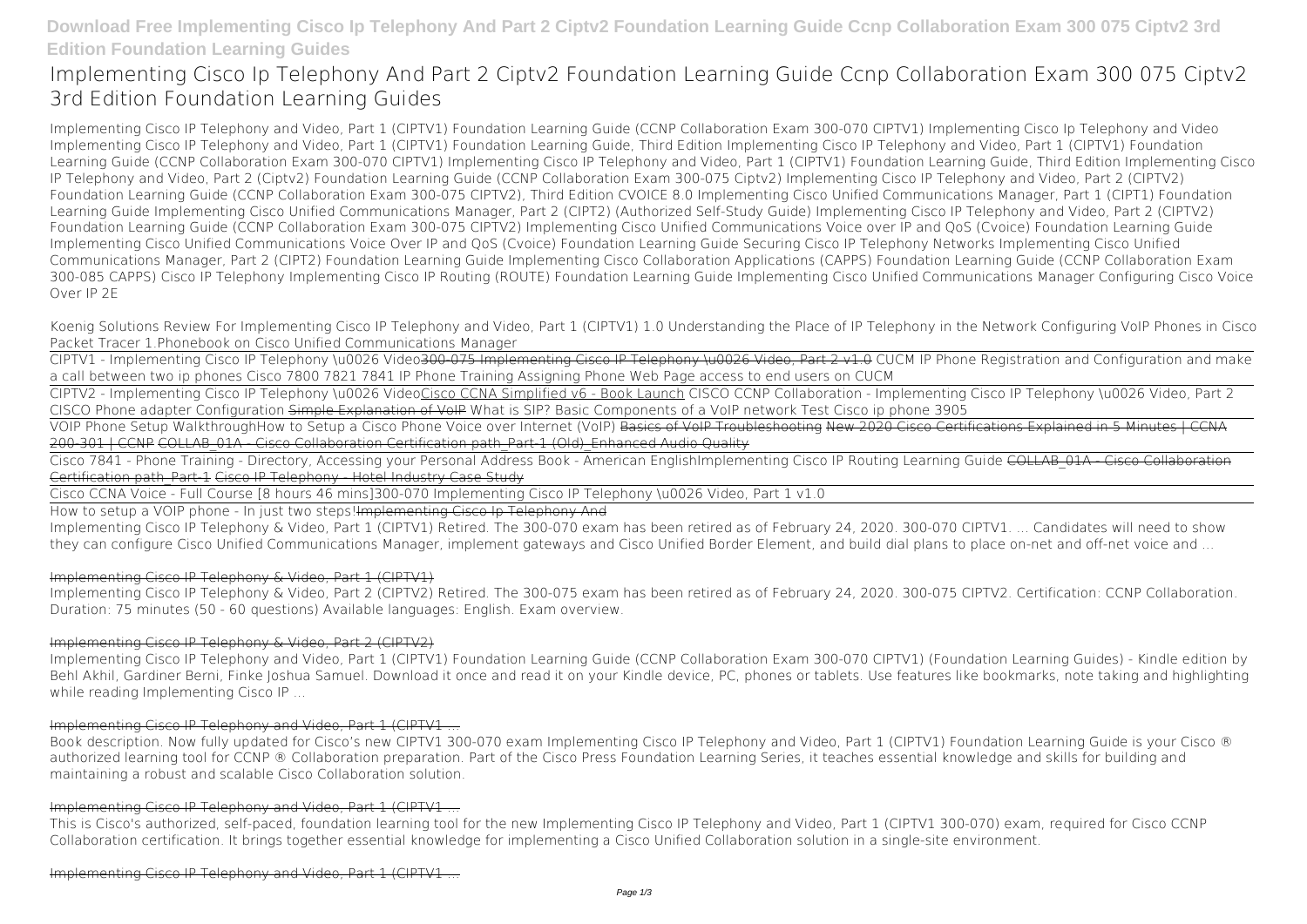## **Download Free Implementing Cisco Ip Telephony And Part 2 Ciptv2 Foundation Learning Guide Ccnp Collaboration Exam 300 075 Ciptv2 3rd Edition Foundation Learning Guides**

The Implementing Cisco IP Telephony & Video, Part 1 (CIPTV1) v1.0 exam is a 75 minute 65-75 question assessment that tests learners for implementing a Cisco Unified Collaboration solution in a single-site environment. The exam focuses primarily on Cisco Unified Communications Manager.

#### Implementing Cisco IP Telephony & Video, Part 1 v1.0 (300-070)

Now fully updated for Cisco's new CIPTV2 300-075 exam, Implementing Cisco IP Telephony and Video, Part 2 (CIPTV2) Foundation Learning Guide is your Cisco® authorized learning tool for CCNP® Collaboration preparation. Part of the Cisco Press Foundation Learning Series, it teaches advanced skills for implementing a Cisco Unified Collaboration ...

#### Implementing Cisco IP Telephony and Video, Part 2 (CIPTV2 ...

Implementing Cisco IP Telephony & Video, Part 1 v1.0 (300-070) Exam Description: TheImplementing Cisco IP Telephony & Video, Part 1 (CIPTV1) v1.0 exam is a 75 minute 55-65 question assessment that tests learners for implementing a Cisco Unified Collaboration solution in a single-site environment.

#### Implementing Cisco IP Telephony & Video, Part 1 v1.0 (300-070)

Avaya IP Telephony Implementation Guide ABSTRACT This document gives implementation guidelines for the Avaya MultiVantageŽ Communications ... virtual local area networks (VLANs), and guidelines for configuring Avaya and Cisco networking equipment in VoIP applications. The intent of this document is to provide training on IP telephony, and to ...

#### Avaya IP Telephony Implementation Guide

Implementing Cisco Collaboration Applications (CLICA) v1.0. The Implementing Cisco Collaboration Applications (CLICA) v1.0 course provides you with the knowledge and skills to streamline communication protocol, strengthen compliance measures, and enhance your communication systems and devices with knowledge about Single Sign-On (SSO), Cisco Unified IM & Presence (IM&P), Cisco Unity ...

#### CCNP Collaboration - The Cisco Learning Network Store

300-070: Implementing Cisco IP Telephony and Video, Part 1 (CIPTV1)

#### 300-070: Implementing Cisco IP Telephony and Video, Part 1...

This is Cisco's authorized, self-paced, foundation learning tool for the new Implementing Cisco IP Telephony and Video, Part 2 (CIPTV2 300-075) exam, required for Cisco CCNP Collaboration certification. It brings together essential knowledge for implementing a Cisco Unified Collaboration solution in a multisite environment.

### Implementing Cisco IP Telephony and Video, Part 2 (CIPTV2 ...

Implementing Cisco IP Telephony & Video, Part 1 (CIPTV1) v1.0 is a five-day course that prepares the learner for implementing a Cisco Collaboration solution at a single-site environment. This course focuses primarily on Cisco Unified Communications Manager Version 10.x, which is the call-routing and signaling component for the Cisco ...

### Cisco® Implementing Cisco® IP Telephony & Video, Part 1 v1...

This course follows on from Implementing Cisco IP Telephony and Video Part 1 and prepares delegates for implementing Cisco Unified Communications Manager, Cisco VCS-C and Cisco Expressyway in a multisite environment. It covers globalized call routing, Call Control Discovery (CCD), Cisco Unified Survivable Remote Site Telephony (SRST) and mobility features such as Cisco Device Mobility and Cisco Extension Mobility.

### CIPTV2 | Implementing Cisco IP Telephony and Video Part 2 ...

300-070 - Implementing Cisco IP Telephony and Video Part 1 . CIPTV1 is one of four courses required for the Cisco Certified Network Professional for Collaboration Career Certification. Show me more. Follow on Courses Top The following courses are recommended for students looking to achieve their CCNP in collaboration. CIPTV2 – Cisco IP ...

### CIPTV1 | Implementing Cisco IP Telephony and Video Part 1 ...

Implementing Cisco IP Telephony & Video, Part 2 v1.0 (300-075) Exam Description: The Implementing Cisco IP Telephony & Video, Part 2 (CIPTV2) v1.0 exam is a 75 minute 55-65 question assessment that tests candidates seeking CCNP Collaboration on their ability for implementing a Cisco Unified Collaboration solution in a multisite environment.

#### Implementing Cisco IP Telephony & Video, Part 2 v1.0 (300-075)

Implement call-processing resiliency in remote sites by using Cisco Unified SRST and MGCP fallback Implement bandwidth management and CAC to prevent oversubscription of the IP WAN Implement Device Mobility, Cisco Extension Mobility, and Cisco Unified Mobility

#### Implementing Cisco IP Telephony & Video, Part 2

Overview. Now fully updated for Cisco's new CIPTV1 300-070 exam Implementing Cisco IP Telephony and Video, Part 1 (CIPTV1) Foundation Learning Guide is your Cisco ®